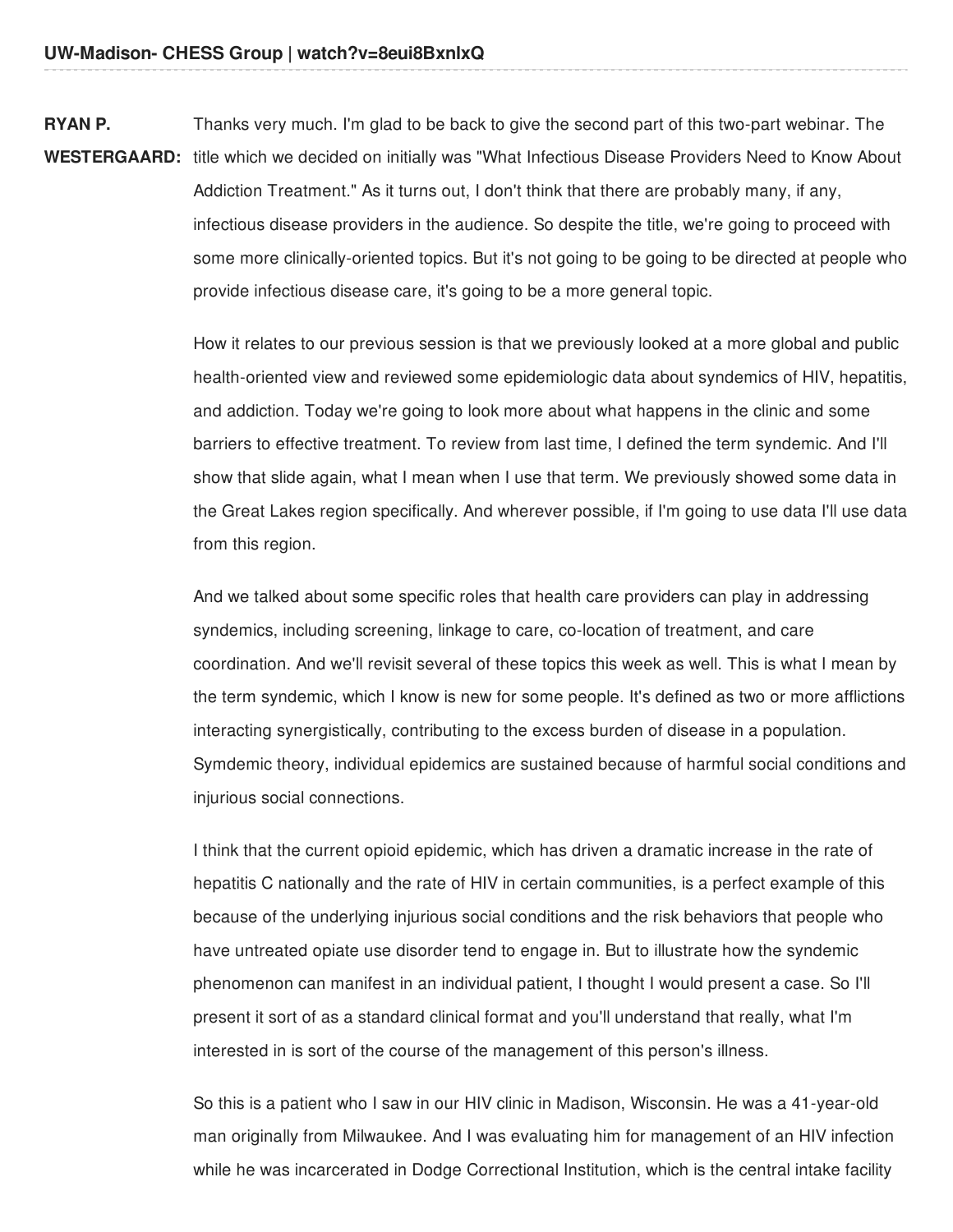for people who are in the state prison system. Past history was that he had tested positive for HIV several years earlier but was never linked to care and never received antiretroviral therapy. He also had a hepatitis C infection, he had a past history of injection cocaine and heroin use, he'd been in and out of the criminal justice system and through that process had been labeled or diagnosed with various mental health conditions ranging from bipolar disorder to stimulant-induced psychosis. He also had hypertension and chronic kidney disease.

This slide actually doesn't project well, but I'm just going to move on to the next one, which shows the same data graphically. So the figure on the bottom is the HIV viral load. And assuming many in the audience are not familiar with clinical management of HIV, I'll just give the background that the HIV viral load, which is also called the quantitative HIV RNA measurement, is when we take a patient's blood and measure how many copies of the virus are present. Someone who has untreated HIV will have a high viral load in the thousands to millions of copies per milliliter.

The expectation and the standard definition of success in the antiretroviral therapy for people with HIV is that there is no detectable virus in the blood. And the graph with the blue dots shows what this patient's viral load numbers have done over the course of time that I've known him. So closest to the left, in 2011, he had an elevated viral load somewhere in the range of 20,000 to 30,000. And then shortly after starting antiretroviral therapy when we saw him in the prison setting, the viral load came down to undetectable levels. And it stayed there, which is what we expected, what we see in 90% of our patients who remain adherent to medication.

So fortunately for Mr. P, he was released from prison in mid 2012 and he followed up and saw me. He moved from Madison to Milwaukee and saw me in clinic. And I saw him within a few weeks after he was released, which is what we tend to try to do, and he said things were going well. He was trying to find a place to stay. He was still in a temporary living facility or halfway house and was optimistic for the future. And then after that visit, we didn't see him for about another few years. And he no-showed for his next several visits and then I didn't see him until he was reincarnated about a year and a half later.

And what he filled me in on, what I had missed when I didn't see him, is that he had become homeless, he had relapsed with cocaine use, he had ended his relationship with his partner and therefore had no place to stay. He had a clinic-based case manager who was helping him navigate some of the social services available in our county, and he fell out of contact and was back and forth between Milwaukee and Chicago and out of care for HIV. When we saw him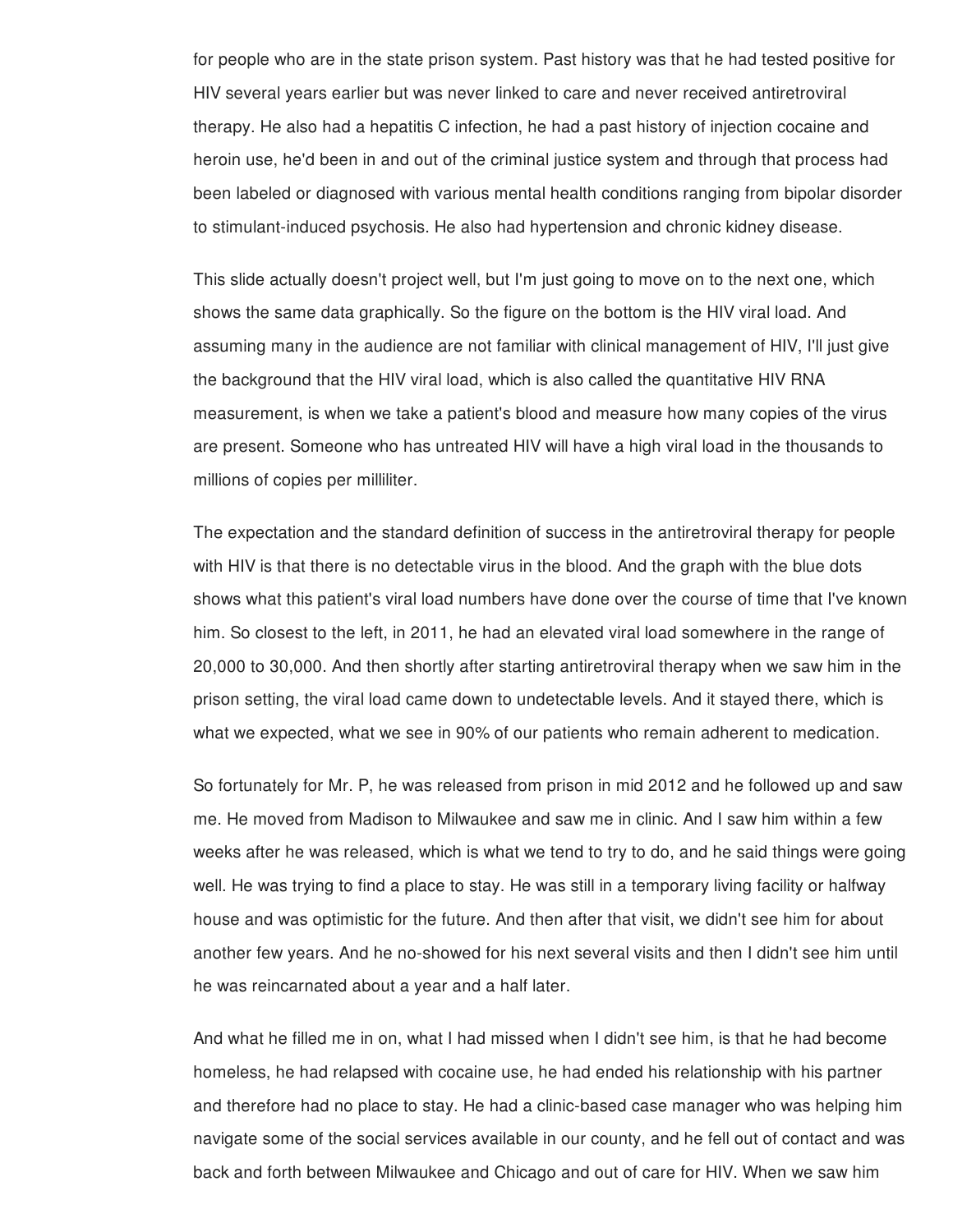back in prison, we checked his HIV viral load and it was back up with several thousand copies.

And this time, unfortunately, when we checked his blood, he had developed resistance to the drugs we were using previously, which can happen if people have intermittent therapy and the virus rebounds from time to time. We started him on a different regimen. He became undetectable viral load again. And then unfortunately, again the same thing happened. He was released from prison, was not consistent with follow-up, and the last two times he showed up to get his blood drawn, his viral load was elevated. But I haven't seen him for going on two years now.

So this is an unfortunate case. Mr. P has a challenging life with a lot of chaos. And I work with him in sort of a very narrow section of his life and his medical care trying to manage his HIV. But clearly, any way you slice it, my goals for him in care and management of disease, we've not been successful. And so he's a good case to think about, well, what are the causes of treatment failure?

Medications for HIV are so effective that if someone who comes and gets services at our clinic does not have an undetectable viral load, there's usually something pretty major going on that explains what that is. And he had numerous of these barriers. So the bottom line was he didn't take his medications consistently. The medicines are so effective that if you do, the virus is reliably suppressed. As a consequence of that, he had a resistance and thus, he was not on a first line regimen.

Underlying this, I believe he had an untreated mood disorder, he had an untreated substance use disorder, he didn't have social support, he didn't have stable housing. So all of these things contributed for being a real challenge for him to stay engaged in HIV care. And I think this really illustrates well the idea of syndemic theory, which is how behavioral factors, which are exemplified in substance use disorders; structural factors, meaning that he was released to an environment where he had no place to stay and didn't have good access to addiction treatment; and social factors, meaning that he had strained relationships, he also had no income and was in and out of the criminal justice system, all these things sort of contributed to the fact that this person's HIV was not well controlled.

And on a large scale, if there are multiple people like Mr. P in the community, this actually has public health implications. Because the thing that contributes to the spread of HIV in communities is people whose virus is not suppressed, which is a key feature of our global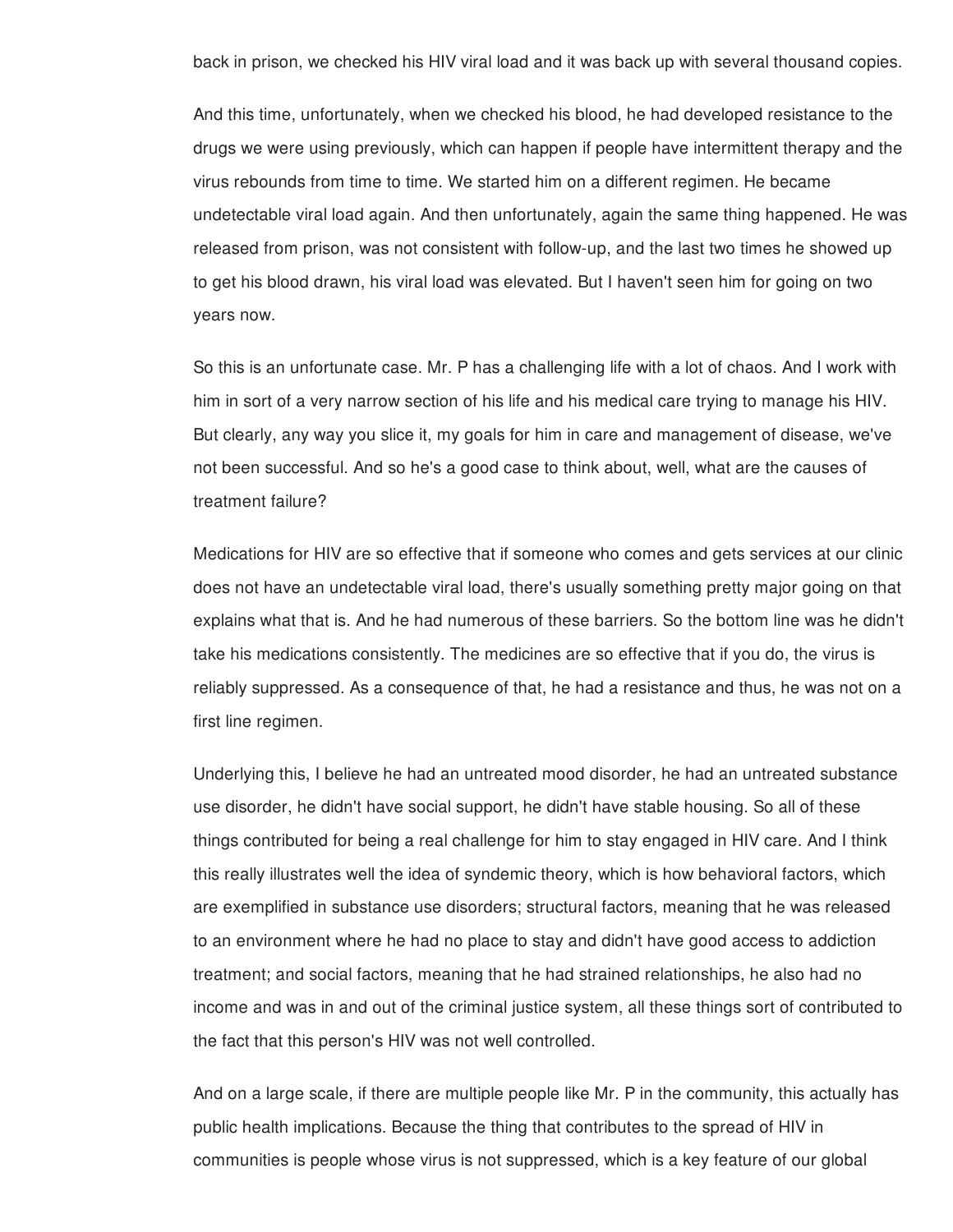response to HIV. When we get people on treatment and the virus is suppressed, people don't transmit virus. So theoretically, if we got everyone diagnosed and treated, there would be no transmission of HIV. So this is why on a public health level, making sure that patients who have challenges like Mr. P get linked to care and get supported in the ways that they need so we can treat the virus is really important.

So everyone who is older than a certain age implicitly knows this, even if they don't think about it, but in the past 20 years, the HIV epidemic in this country has transformed dramatically. When I say implicitly, what I mean is that in the '80s and '90s, HIV/AIDS was front page news. Celebrities were getting sick and dying from AIDS. It was the leading cause of death among people aged 25 to 45 at a point in the early '90s. And that is quite different than the role of HIV in our public consciousness now.

And that is really because of effective antiretroviral treatment and the whole systems of care which have been developed to make sure that people get linked to care and on treatment. People just don't get sick with HIV/AIDS and deaths from AIDS are quite rare in this country at this time. But I show this slide to illustrate one thing, and these data are somewhat old. But it shows how life expectancy increased over the past few decades that I've been talking about. In panel C here, where it talks about what have been the gains in life expectancy for people by transmission group, you see that for men who have sex with men, or MSM, they've had the greatest gains in life expectancy and it's approaching that of the HIV uninfected population.

But between 2000 and 2007, there haven't' been any gains among people whose risk of HIV transmission was injection drug use. So the reason for this, I argue, is all the things that we just talked about that are exemplified in our case and can fall under this model of syndemic conditions and injurious social patterns. So with that background, I wanted to go into a few main teaching points for today. I have fewer slides than I did in the previous talk, and part of that was because we had some interesting questions come in through the chat function at the end of the conversation that we didn't have time to get to.

So since I know that many of you are not engaged in HIV treatment, this may be an opportunity to get some questions answered and have some more of a dialogue. Even if we can't hear your voice asking the questions, I can see all the questions in the chat and we can address anything that people have questions about. Anyway, these are the take-home points that I wanted to get to today. There is a number of important things that I think all clinicians, if you either treat people for HIV directly or have them in your patient panel, about drug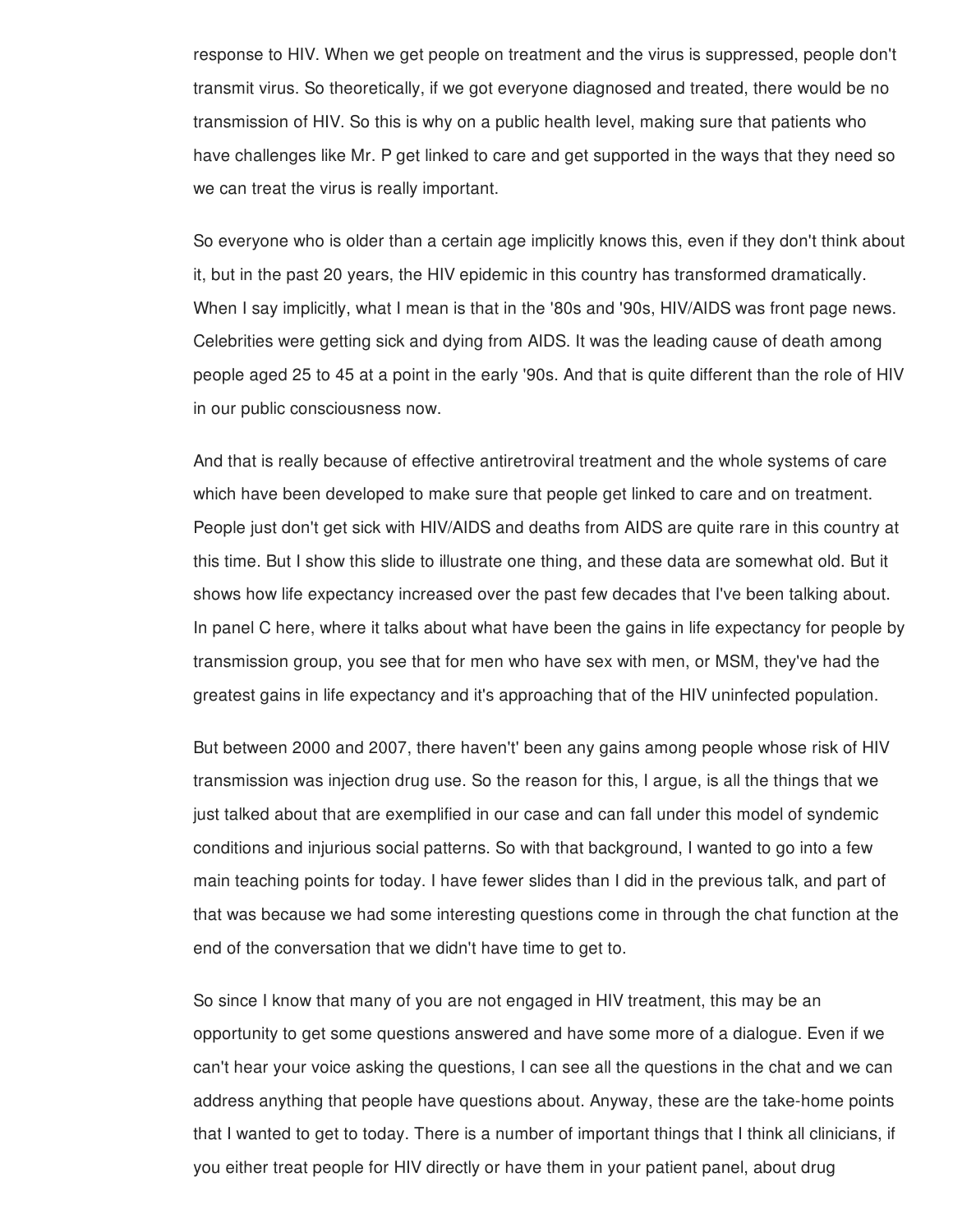interactions. And these are the so-called pharmacokinetics boosters.

Second, I want to revisit the topic that when we manage substance use disorders and HIV at the same time, they do better for both. And I have some research-oriented data to illustrate that. And then finally, I wanted to revisit the topic of care coordination strategies and the important role that they play. So first to talk about the drug interactions. So fortunately, for this context, specifically talking about opioid use disorder-- although there are medications used for other substance use disorders as well-- for the drugs that are our first line weapons for treating HIV, there are no major drug interactions. Integrase inhibitors and protease inhibitors, or PIs, are the main first line drugs and there are no major drug interactions between methadone and buprenorphine.

One of the protease inhibitors, which we use without the boosting, which I'll explain again in a moment, Atazanavir ATV, can result in lower levels of the HIV drug but has no effect on the level of buprenorphine. And then finally, some of the older drugs that we have reduce the levels of methadone, resulting in withdrawal symptoms. So it is important for people who are managing patients on methadone realize that some patients on certain HIV regimens might require higher doses of methadone. Although since the time that these things were published, the drugs that do reduce methadone levels have been supplanted and are not really considered our first line regiments, although you will still find patients who take these.

So I think if I was going to teach people one thing about what to do about people who are treated for HIV, it is this, that about half of our first line antiretroviral regimens contain one of two drugs that are considered a pharmakinetic enhancer. And there aren't many other examples in medicine of how we do this. But in HIV, many of the effective antiretroviral drugs are metabolized by the hepatic enzyme cytokine P450, and we use this feature to our advantage.

We serendipitously realized that one of the older drugs, Ritonavir, is a very potent inhibitor of this enzyme, which results in elevated levels of drugs that are metabolized by this pathway. In other words, if you block the way the body breaks down these medicines, you'll have much higher levels of medications in your blood, which can potentially be related with toxicity. However, we can also use that to our advantage.

And it allows us to use lower doses of the medications, which might have side effects, and get high levels of active drug in the bloodstream, which is where the action of HIV happens, it's a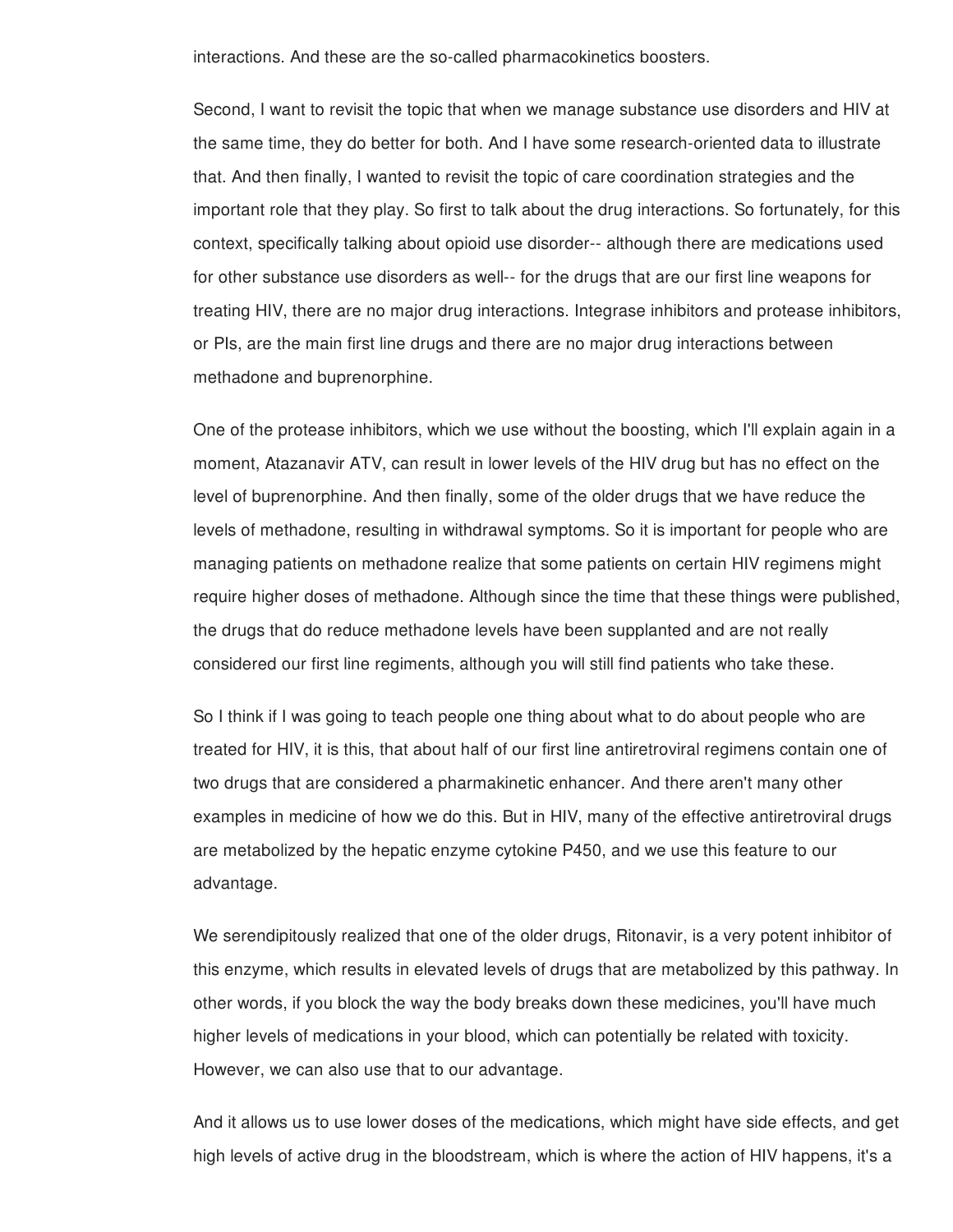blood-borne virus. So we've used Ritonavir, which is an HIV drug, for that purpose. We've used it in combination with other medications, and we call it boosting. So someone could be on a Ritonavir-boosted protease inhibitor-based regimen. That would be what that means.

In 2002, the FDA approved Cobicistat, which was developed specifically to block cytochrome P450 when used in conjunction with antiretroviral drugs. This drug has no HIV activity by itself, unlike Ritonavir, but is specifically used to boost the effect of these other drugs. So why is this important for people to know? Well, there's a lot of other drugs that are metabolized by these enzymes. And I think particularly as the population of people living with AIDS gets older and they accumulate more medical co-morbidities, this is going to be something for people for providers to be aware of.

The most common example of this causing problems in my experience as a provider is with synthetic glucocorticoids. Fluticazone particularly, which is the inhaled corticosteroid that's used in things like Advair or Flonase, is metabolized through this pathway and coadministration of Cobicistat or Ritonavir can result in excessive levels of these synthetic steroids and actually caused Cushing's syndrome. Where this really gets to be a problem is if someone gets an intraarticular or other type of long-acting injectable form, someone gets an injection for a rotator cuff.

Just having the drug injected into the joint space in the presence of these medicines can result in really high levels of steroids and can cause adrenal insufficiency and all sorts of problems. We've had people with osteoporosis and shock, and it's really problematic. So the simple, I think, my strategy for making sure that this doesn't happen, number one, is to make sure that patients know that you're on medications that everybody should know have drug interactions. So don't let anyone give you a shot of anything without making sure they know you're on this medication.

Also, our electronic medical records have flags built in. But I think even primary care providers should know that if you have a patient on HIV, this is something you should think about. Warfarin is another one. Warfarin needs to be titrated closely for a lot of reasons because Cobicistat or Ritonavir can really interfere with people's anti-coagulation. Statins need to be dosed at a lower dose because the effect gets boosted. And several others as well, including erectile dysfunction agents and hypnotics, which may need to have doses adjusted quite substantially.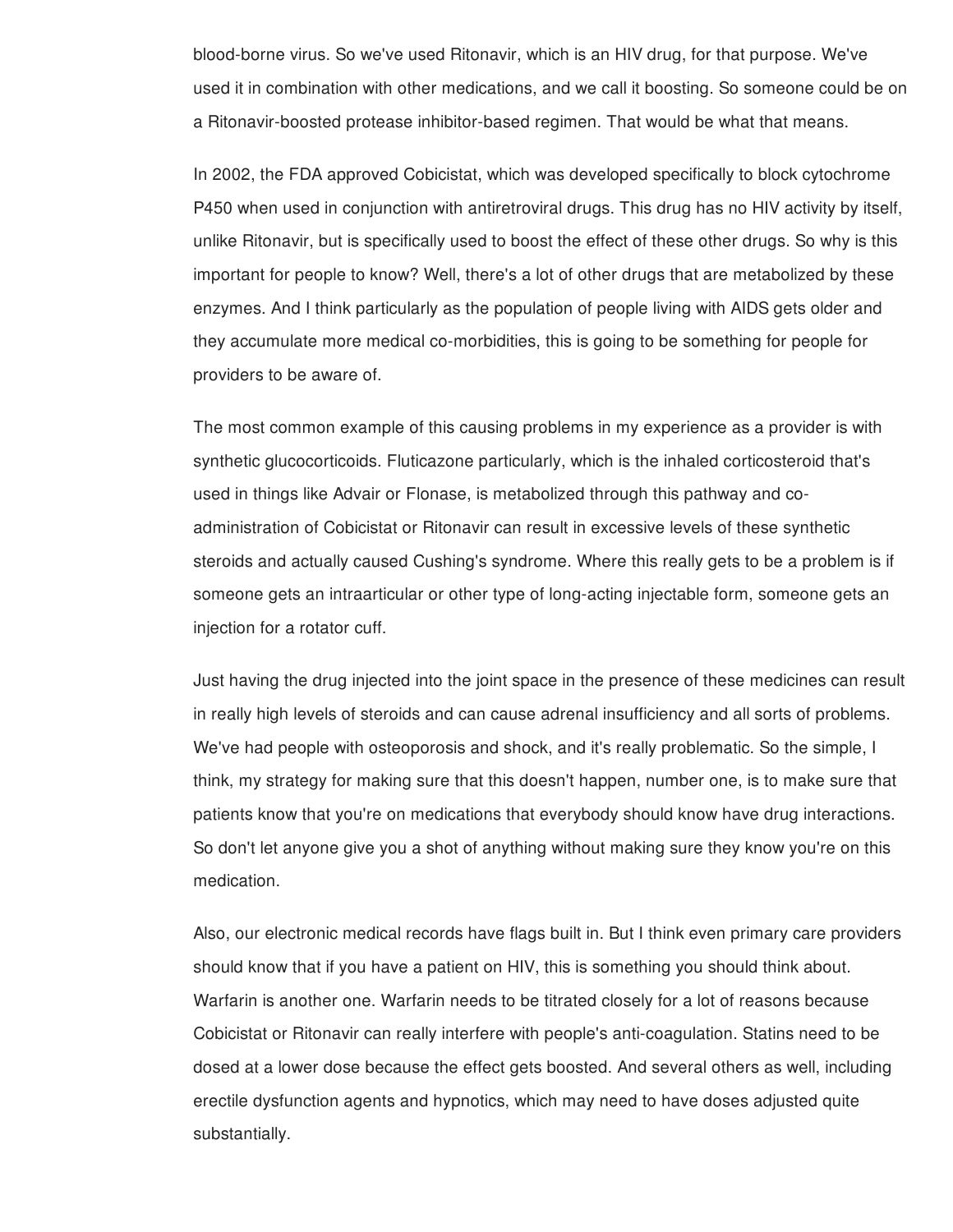So what we've learned from patients who have coexisting HIV and opiate use disorder, back to our case, for example, his relapse of drug abuse-- and he used both cocaine or stimulants and opioids-- was a real impediment for him being adherent and consistently on his antiretrovirals. There are numerous studies that show if we address both of these things concurrently with opiate agonist therapy or MAT medication-assisted treatment that it improves outcomes for HIV. And that includes reduced opioid use, improvement mental health, reduced criminal behavior and incarceration, decreased hospitalizations. And specifically, it leads to better adherence and better viral suppression among people with HIV.

And there is a study called the BHIVES study which looked in 10 settings. And they intentionally implemented a strategy to co-administer buprenorphine naloxone within the same clinical settings where people received treatment for their HIV. And in this study, which was relatively small, it seemed to work pretty well. The lessons they learned was that it succeeded best if there was a coordinator, which they said sort of the glue, and in many cases this was a nurse or a counselor or a health educator or a peer or a pharmacist.

The data from this study kind of illustrates how there were substantial differences. So the gray bars are people that were maintained on buprenorphine naloxone for three or more quarters out of the study, so the people who were highly adherent or maintained adherence to the buprenorphine naloxone. And then the orange are people who did not stay on it for the majority of the study. And on the left, this is the percentage of people who are on antiretroviral therapy. Very low levels in the orange means it was the people who did not get their opioid use disorder managed to concurrently. And the gray bars were the people who were-- the responsive is not great in either setting.

On the right, you see the bars of the number who had an undetectable viral load. What I said at the beginning is that we expect all of our patients to have an undetectable viral load. And when you look at our clinic, for example, at any time, upwards of 90% of our patients have an undetectable viral load. So the fact that in this study, the best they got was 50%, 60% when they treated with opioid treatment, clearly better than the 15% to 20% of people who did not have their opioid use disorder treated but still not as good as what we consider to be the standard measure of success in HIV care.

So the challenges were that they learned that this colocation of services works better when there's multiple prescribers. This is something I've learned firsthand as well. Here in Madison, I work at a larger university-based clinic and then one day a week I work at a small community-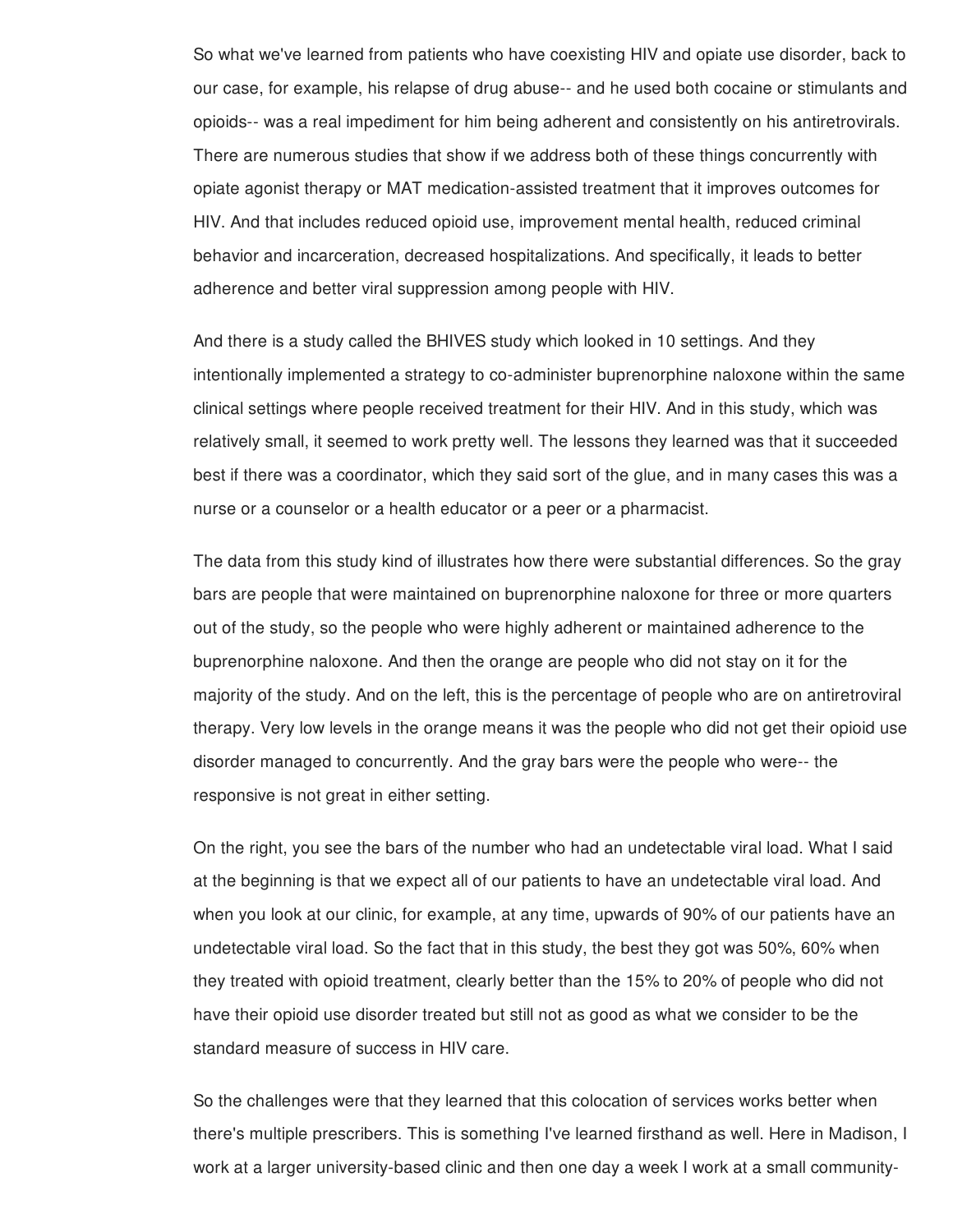based clinic where I see patients with HIV. And we've started treating patients with buprenorphine naloxone who have opioid use disorder in that clinic, and it's been a challenge to implement. First of all, I am new to this. I just became a naloxone prescriber in the past year, so this was the first time I had started this.

But at the same time, we also had to make sure our nurse was on board, our pharmacist, make sure we have the appropriate protocols. And for a small clinic with one prescriber who has a buprenorphine waiver, it was a bit of a challenge. So you can see when there's some institutional knowledge and people who can cross cover and fill prescriptions and other people know about it, it can be easier to scale up. There were challenges of culture between addiction and HIV practices. And I have to ask Rick Baltes exactly what he meant by this because this was his study, but I think but I think the sense was just that the two angles are sort of accustomed to doing things a different way.

In HIV clinic practice, we don't tend to check urine drug toxicology screens for any other reason so this was a new piece that we had to bring in. And then poly substance use and mental illness co-morbidities create additional challenges. So we've found that in the example that I presented in the case who had a cocaine use disorder and untreated mood disorder. He was not doing well in care. Other patients anecdotally who have stimulant use disorder or are otherwise disorganized, not highly motivated, don't do as well and people in this audience are aware of this.

So this is a good service to have to be able to provide, MAT in HIV care settings, but I don't think it's a fix for everything. I think there's patients that have challenges. And the idea that some very flexible, very patient-centered care coordination through case management or patient navigators makes a big difference. And to highlight that fact, I wanted to-- I mentioned this during our last webinar so I want to highlight it again or introduce it again for people who are new.

But here in Wisconsin, we were part of a consortium of six other states to really try to implement this on a larger scale. The Wisconsin project embedded patient navigators in HIV clinics for the purpose of supporting and preventing disengagement for care for people who had high risk for whatever reason, not just substance abuse, not just criminal justice disorder. But the idea that if 80% to 90% of people find HIV care relatively easy and have an undetectable viral load without a lot of extra support, what do we need to do to fill the gap for the remaining 10%, 20% of people? What are the services that they need to help them be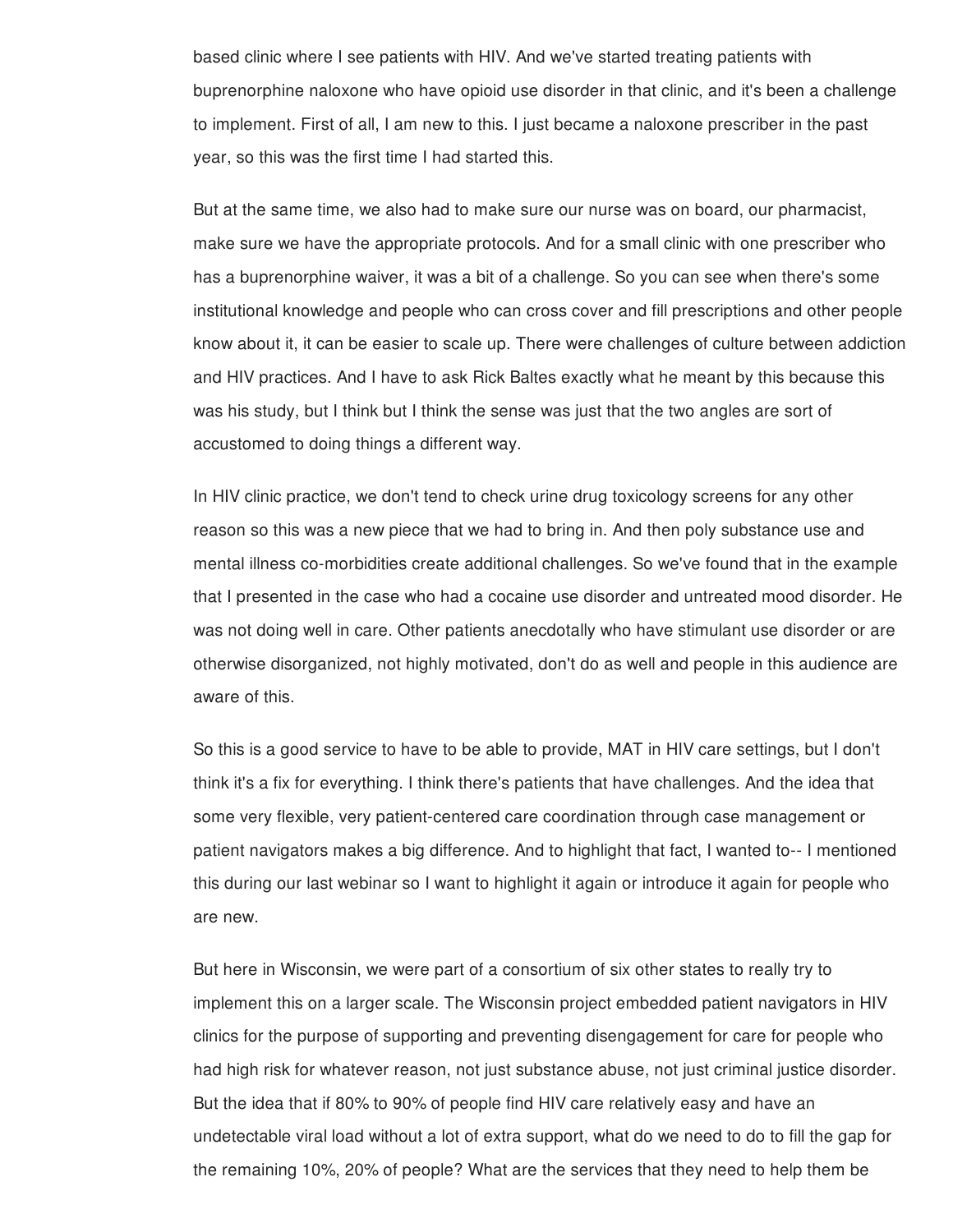## successful and have the virus suppressed?

The solution that was fostered and developed and scaled up by this initiative was that of patient navigators, which can also be called intensive case managers, or a peer coaches as I've heard it described. So we implemented this as coordinated at the state health department for a number of clinics across the state. And specifically, and this was some data I wanted to share, we offered this to patients in our HIV clinic who were in the Wisconsin prison system and then planned to move in Madison or Milwaukee after release, so just like Mr. P from our case.

We've learned this lesson overview and over again that getting released from prison or going in and out of jail is one of the biggest signals or the biggest red flags that someone is going to have trouble adhering to their HIV medications. So we specifically tried to direct an intervention against again that for that group. We've been evaluating this qualitatively and quantitatively. That's been a couple of publications that really show from the qualitative analysis the value that patients have felt. And these are some of the quotes is that this patient navigator makes me feel like I'm not alone.

And the purpose of this analysis was to really highlight the social support that people get and the benefit of that. Other it was described as fostering a feeling of worth through the linkage to care specialists, which was the other name for the patient navigators. And through the evaluation, there were a few main barriers to care which were specifically targeted by this intensive case management, that being social isolation, low health literacy, lower motivation, failed linkages to needed services like addiction treatment, and then a lack of a personal relationship with providers. This quote I shared last time, but I think it sums up so well so I was going to repeat it, and that was that the patient said, when I first got out of prison, I was so institutionalized I wasn't ready for the world.

And to try to put it into words, I was almost shell-shocked, like the world was too busy and too fast for me to keep up. I couldn't even navigate the city buses. That's how crazy incarceration is, what it does to the mind. So the Linkage to Care specialist being there to help me and tell me a little things like that meant a lot. I really needed that. I think it's an overlooked risk factor for people getting out of prison that life goes on while they're not there. And some people who have been in for four or five years, especially with technology and communications and internet and things, I think we can neglect to pay attention to how much things have changed while people have been incarcerated.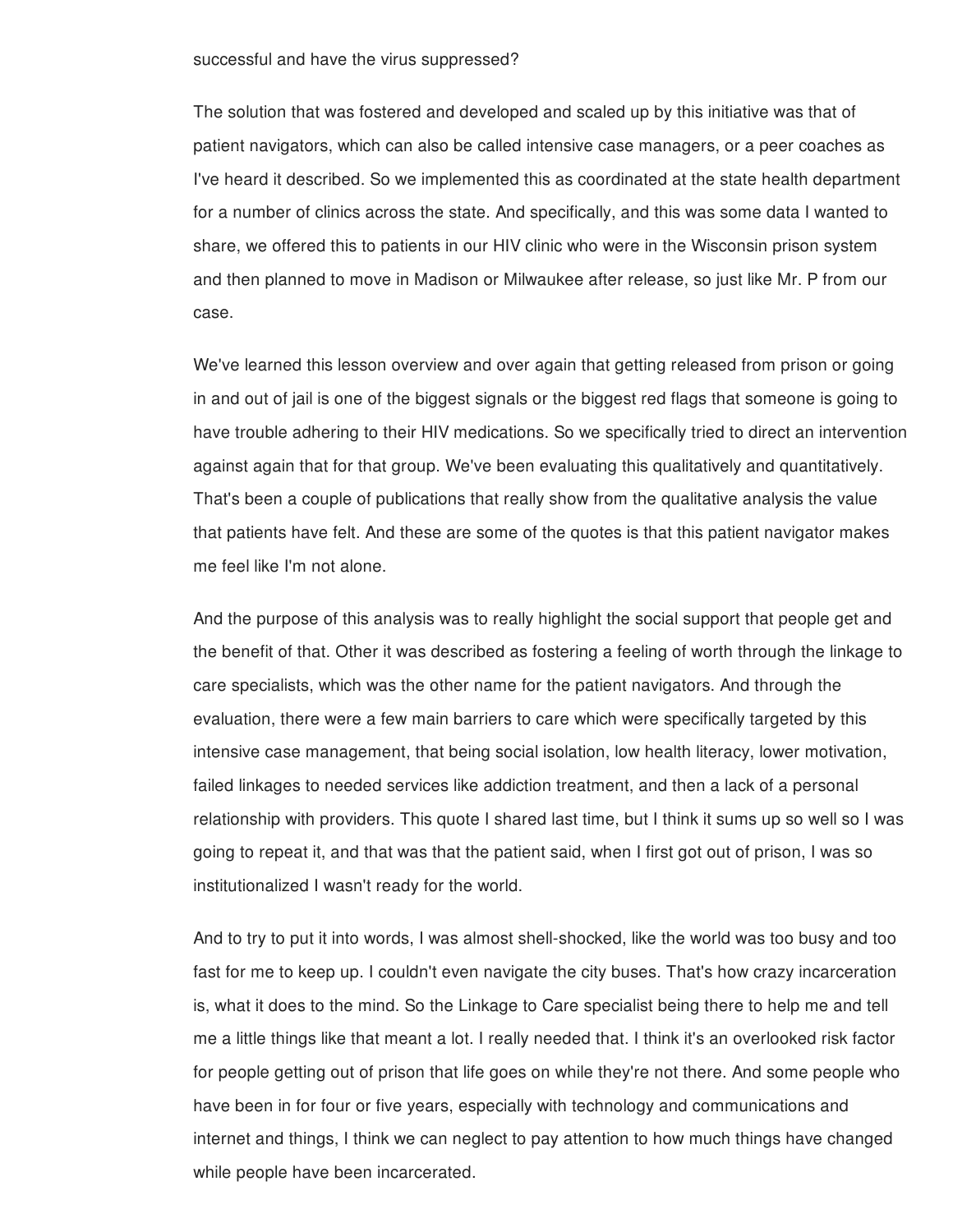Nothing to say of the sort of mental health effects of being isolated from people's family has by itself in incarcerated populations. So this is a new figure I didn't share last time, which shows our analysis. And we just we just submitted this for publication. And this is showing of people that participated in the Linkage to Care program when they were released from prison compared to people who did not participate in the Linkage to Care program in red. And this is called a survival curve, but it essentially shows how long is the delay before people get linked to care, meeting they show up and get evaluated and see a provider for HIV?

And the blue line are people who were not served by the program. They stayed unlinked to care for a much longer period of time, where the red bar shows that people got linked to care quickly and overall, the majority of them-- maybe 80%-- were linked to care within the six months for prison. So a significant difference, which is gives us a clue that this is fulfilling an unmet need. So that's one example of what is called care coordination.

And here in Wisconsin and I know elsewhere, we realize that this is not specific to HIV. People living with HIV tend to have a lot of psychosocial challenges that benefit from this type of care coordination, but so, really, do many-- if not most-- people who have substance use disorders. And so in addiction treatment itself, there's a movement in many areas to use recovery coaches or patient navigators to make sure that people access services and just check in on people. And that the available data say that they worked pretty well for meeting treatment goals.

They're not cheap, though. And we're finding that wanting to start a program and sustain a program is not easy. It really takes a lot of resources for training. These are usually full-time staff that have a limited number of caseload because you can't provide really intensive case management to a large number of people. And so my interest as a researcher is to really try to measure the impact of the benefit that this can have and make the case that this is costeffectiveness or cost savings. If we get people in care, we keep people out of prison, we keep people from relapsing and overdosing. There's a lot of great health gains to be made for the investment.

And so that's sort of an area that we're working on trying to build the database for that. OK. So during the question and answer last time, there was one thing that I was challenged by because I didn't know the answer. So I did a little research and just wanted to get back to it. But someone asked, because I shared some recommendations from SAMHSA that screening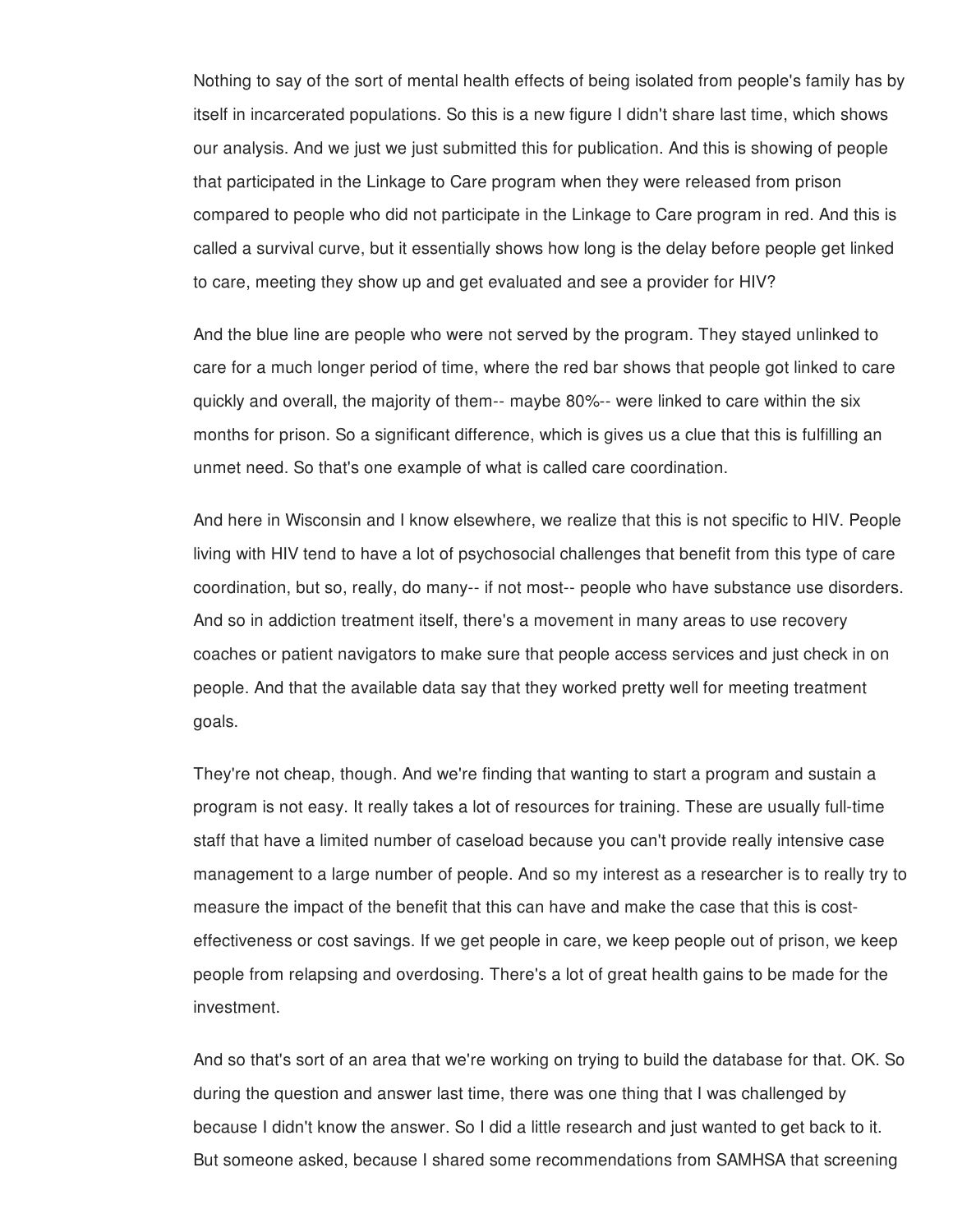for transmission risk behaviors for HIV and HIV itself is recommended in opiate treatment setting. And I think the question was something to the effect of, well, is there are easy to use tool that we could or should use?

And I'm familiar with a lot of questionnaire items that are used for research purposes, but had to admit that I really wasn't familiar with things that are easy to deploy in practice. So I did a little digging and the federal guidelines opiate treatment programs were not very helpful. They say that consistent with resources, opiate treatment programs should screen and test for hepatitis C and hepatitis B directly and they should receive education and teach patients and so on and so forth. It gives you a few little teaching points, that hep C is four times as prevalent as HIV and that you don't have to look sick, but it doesn't really tell you how to do it. It doesn't really answer the question.

This was the guideline statement that we reviewed last time. And that's translated to not a lot of treatment facilities actually doing It. So this was a survey that showed only low 20% in terms of substance abuse treatment programs, mental health services, or mental health and substance abuse treatment services were doing any kind of screening for hepatitis C and that in general health care settings it was better. But I think the ideal that people who are engaged in addiction treatment who may not receive general preventive health care, this might be an underutilized venue for screening, I agree with that.

I think it is useful, but it seems to not be easy. And the evidence here is that it's not done routinely in most settings. So I looked into the scientific literature and said, well, what is there? And I did find an example of some researchers who used survey data about risk behaviors and created a score. And it doesn't project well, the printing is long. But I wanted to share this just to make the point that this has been done.

These are the questions, how old are you; are you in methadone maintenance; how often did you inject; did you inject cocaine; did you share a cooker; did you share needles; did you visit a shooting gallery-- and that was the term that was used in this study in Baltimore for usually an abandoned house where there's multiple people shooting or injecting drugs together. And then they used somewhat complicated statistical models to create a priority score. And you have, for example, if they're are less than 30, you give them 38 and then you add 31. So there's some math involved here, and that's probably not the most usable checklist. And you have to do a total score.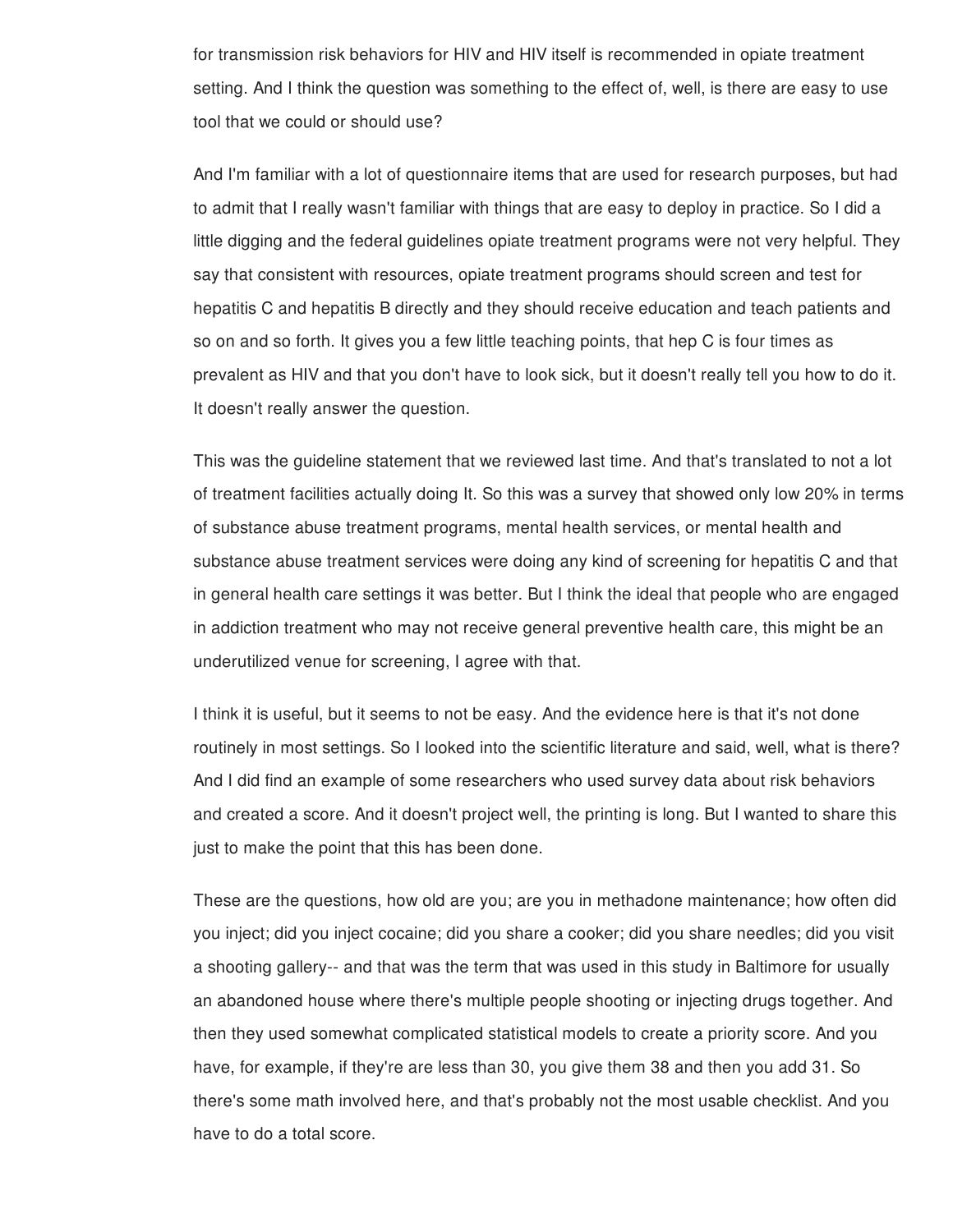It's nice to do these sort of exercises because it's numeric and it's rigorous and it gives you some insight into what are the factors that contribute the most, but when you're having to do math and add things across it, I don't think it's quite as usable. So the other thing I found is this is done in Minnesota. Wisconsin has something similar that it tags on to its hepatitis C rapid testing form is just asking the questions-- and this is what I think is sort of the bare bones of what people need to know-- have you ever injected drugs; when was the last time you were tested for HIV, hepatitis C, and hepatitis B?

And if you haven't been or haven't been in the past year, then that's all you need to know. Someone should get screened if the risk reduction question, if they are actively injecting, or if they're infected, you ask them if they share needles or other injection equipment. And these are really the core things you need to know. They're a great way to start the conversation and are not that complicated. And you need to know it's really a qualitative measure, yes this person's at risk. And then the question is, has this person been screened appropriately? And if not, what do we do about this?

So this is my last slide, which just summarizes this. And I think that the takeaway for how do we address this HIV and hepatitis C risk in addiction treatment settings is that doing something compared to nothing is going to be a huge step. Just having that conversation with somebody about their risk reduction and meeting people where they're at about how at risk they are and whether they've been screened shows that you care about clients as a person. And that conversation can translate into a referral to some treatment if we can't do treatment on site, or it might not.

And if it doesn't, we know from other areas of medicine like smoking cessation that hearing the same prevention message over and over and over has a cumulative effect, that even if someone doesn't act on it today you're planting a seed and you're putting it on their radar screen and giving them information. The other thing is that there's been a movement away toward doing formalized and sort of highly protocolized pre and post test counseling. It's not to say that counseling in the setting of HIV and hepatitis C testing is not invaluable or important.

But if we worry too much about doing it and doing it the right way, it might actually result in fewer people getting tested. So the CDC has recommended, and I agree with this, that the most important thing is that we just get the test. Get people to know their sero status, get them linked to services if needed, don't worry about written consent or counseling insofar that it might make people less likely to get tested. So that's the stuff I wanted to cover today.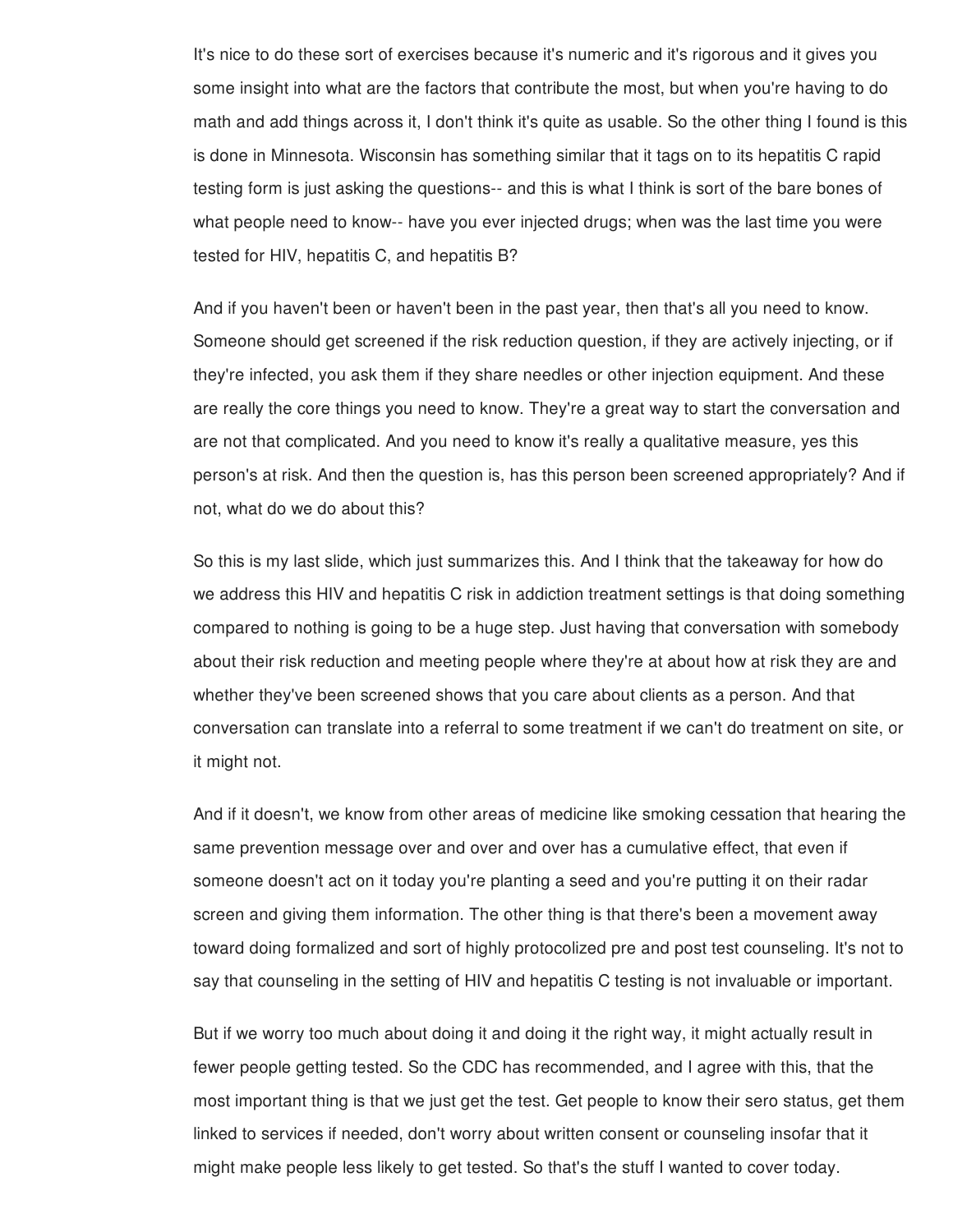We have more time to have any discussion. I see some comments on the end. I guess do you want me to go through these, or does Maureen or Cindy want to kind of moderate this?

**PRESENTER:** Hi, Dr. Westergaard. Thank you. I've been pulling questions as they've come through while you were talking and I can toss them your way right now if you're ready.

**RYAN P.** Sure.

## **WESTERGAARD:**

**PRESENTER:** Well, the first question that came up is, what is the population where you see the greatest increase in HIV recently and why?

**RYAN P.** WESTERGAARD: the population with substance use disorders, there has been an increase in HIV in certain Sure. Among the population that I think we're more reaching through ATTC, so through that communities. And that's not clear whether the certain communities are unique or we're just detecting it there more quickly. But in communities where there are few prevention resources, which tend to be rural communities, there have been a number of isolated HIV outbreaks.

> The most notable of these which we presented kind of as a case study in part one of the webinar was in Scott County, Indiana. And what we learned from that is that it was people who are injecting multiple times a day, who were injecting together with a lot of different people, and were in an area where testing resources and needle exchange were not available, that was sort of the perfect storm for HIV to become introduced and spread in a community of people who are injecting drugs. We've seen similar signals in New England and possibly in West Virginia as well, which are both areas that are somewhat more remote, don't have the same access to harm reduction, by which I mean syringe service programs and testing service so people can get linked to care properly.

> So those are the areas among people who inject drugs where HIV is on the rise. Overall, however, across the US, the HIV epidemic is still predominantly driven by people who are acquiring it through sexual contact. And it tends to be highest in young men who have sex with men, particularly non-white men who have sex with men. So Hispanic, Latino, and African-American men who have sex with men still have the highest risk of HIV in the country. And unfortunately, for the past five to 10 years, those rates have remained elevated. Even though the overall incidence of HIV has gone down, transmission is still happening in those smaller communities.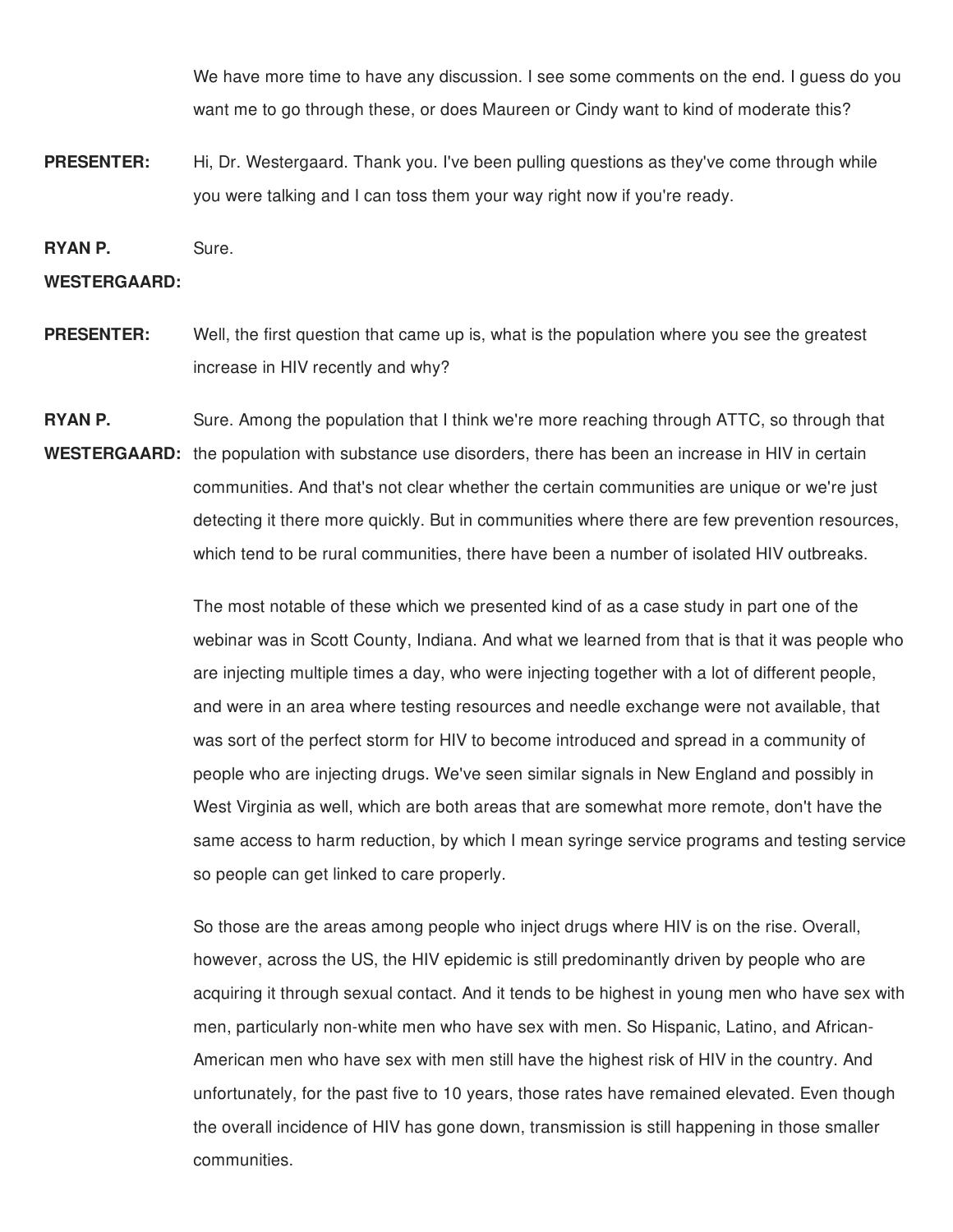**PRESENTER:** Thanks, Dr. Westergaard. Our next question is from someone who asks, how worried are you with the combination of statins and [INAUDIBLE] statins, I think, with the potential for rhabdomyolysis and metabolic syndrome? And I may not have pronounced those correctly.

**RYAN P.** WESTERGAARD: And I mentioned that there is an interaction with Cobicistat, which is this pharmacokinetic Yeah. So rhabdomyolysis is a potential consequence of being on statins strictly at high doses. enhancer, and statins is one of the medications. So we're not too concerned because we know there are some statins which are worse. So Lovastatin tends to be the worst. That one is not used that much. Some of the newer generation ones, Atorvastatin and Rosuvastatin have less of an interaction and the interaction is somewhat more predictable.

> So we can reduce the dose by half and feel like we give it relatively safely. So we monitor a little bit more closely. But I think the take home or the answer is that it's not an absolute contraindication. And because the interaction is predictable, we can adjust the dose and get her and get around it.

- **PRESENTER:** Thank you. Oh, here's a question about screening for sexual behaviors that are correlated with HIV, HDC infection, and opioid addiction. I think they're asking about your research projects, Dr. Westergaard, do you screen for those behaviors?
- **RYAN P.** WESTERGAARD: do. And like I said, there's a hierarchy of risky sexual behavior. Unprotected anal intercourse is Yeah. In our research, yes. It's sort of a standard piece of our risk behavior inventory that we certainly the highest. So to accurately gauge someone's risk, you have to ask the details in somewhat detailed and it takes some practice to feel comfortable doing it in a way-- it's uncomfortable for everybody, but I've learned that the more you do it, the easier it gets.

And doing it in a structured way, like through a questionnaire, is helpful as well. But I think particularly potentially unique, or at least particularly important in the addiction treatment population, is that one of the biggest risk factors for HIV in the Scott County outbreak-- and we're picking some of this up in our Wisconsin rural community study as well-- is exchange sex, so particularly among women who have traded sex for drugs. That was the mechanism by which a lot of HIV transmission happened in Indiana.

And we're seeing that as an identified risk factor in our Wisconsin study, although we have not detected a large number of HIV cases to date. But it's a concern. So I think sexual risk screening among injection drug users is still very important. I wouldn't just focus on the clean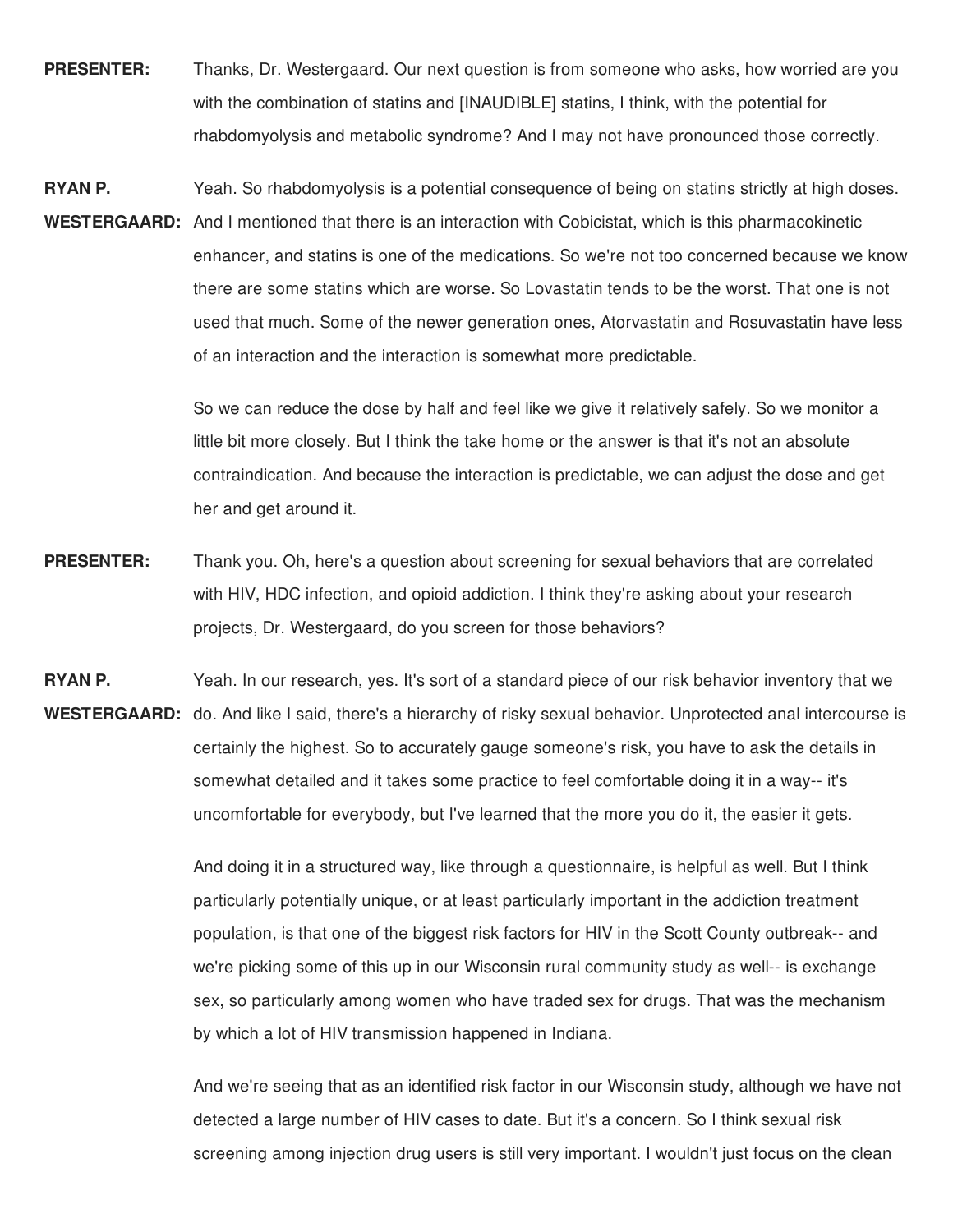needle use and needle sharing. In fact, in the cases where people who inject drugs are diagnosed with HIV, very frequently upon closer investigation it's probably a sexual behavior that was the ultimate transmission risk. So that's an important question and I'm glad you asked it.

- **PRESENTER:** Thank you. Let's see. Our next question-- or some information. In California, we have to provide communicable diseases hep C and B screening, especially in residential treatment. I've not run across any positive VRO low risk. My question is, if a positive HIV appears, do they qualify for higher level of care or do we use parallel treatment?
- **RYAN P.** WESTERGAARD: of care, meaning for addiction care I guess is what I'm not certain about. So HIV, if someone is So I guess to clarify it-- I know we can't have back and forth quite easily, but for a higher level positive, they certainly qualify for prompt linkage to specialized care, which that would be considered a higher level, I would think. The goal is the time that someone has a positive to get them to see an HIV care specialist, ideally a medical provider, but at least a case manager or nurse to kind of help them process and understand what needs to be done as soon as possible.

And the same day is the gold standard in a lot of areas if there was testing, if it's an agency that does both testing and treatment. But I think if the question is getting to do, does their addiction treatment need to change, I think it's very dependent on the patient. Patients who are stable on methadone or in outpatient treatment can continue to be successful when they have HIV and need different kinds of care for that. And we've seen all models.

We have some patients who get their addiction treatment services right at our clinic and others that are active at a community-based provider. And I think either can work. But I guess the take-home I would say in response to that is if HIV testing is going to be done in an addiction treatment setting, before getting started with this we just need to make sure that we have a referral network and a way to promptly link people to care. Because that's something that in the HIV community we've worked really hard to emphasize is that testing is important, linkage to care for people who are positive is critical.

Because a lot of people when they're tested, if we don't actively facilitate them getting into care will disappear and just sort of fly under the radar for a few years and hopefully come back before they get sick. But that's what we want to try to avoid. We want to get people started on treatment as soon as possible to prevent further transmission and protect their immune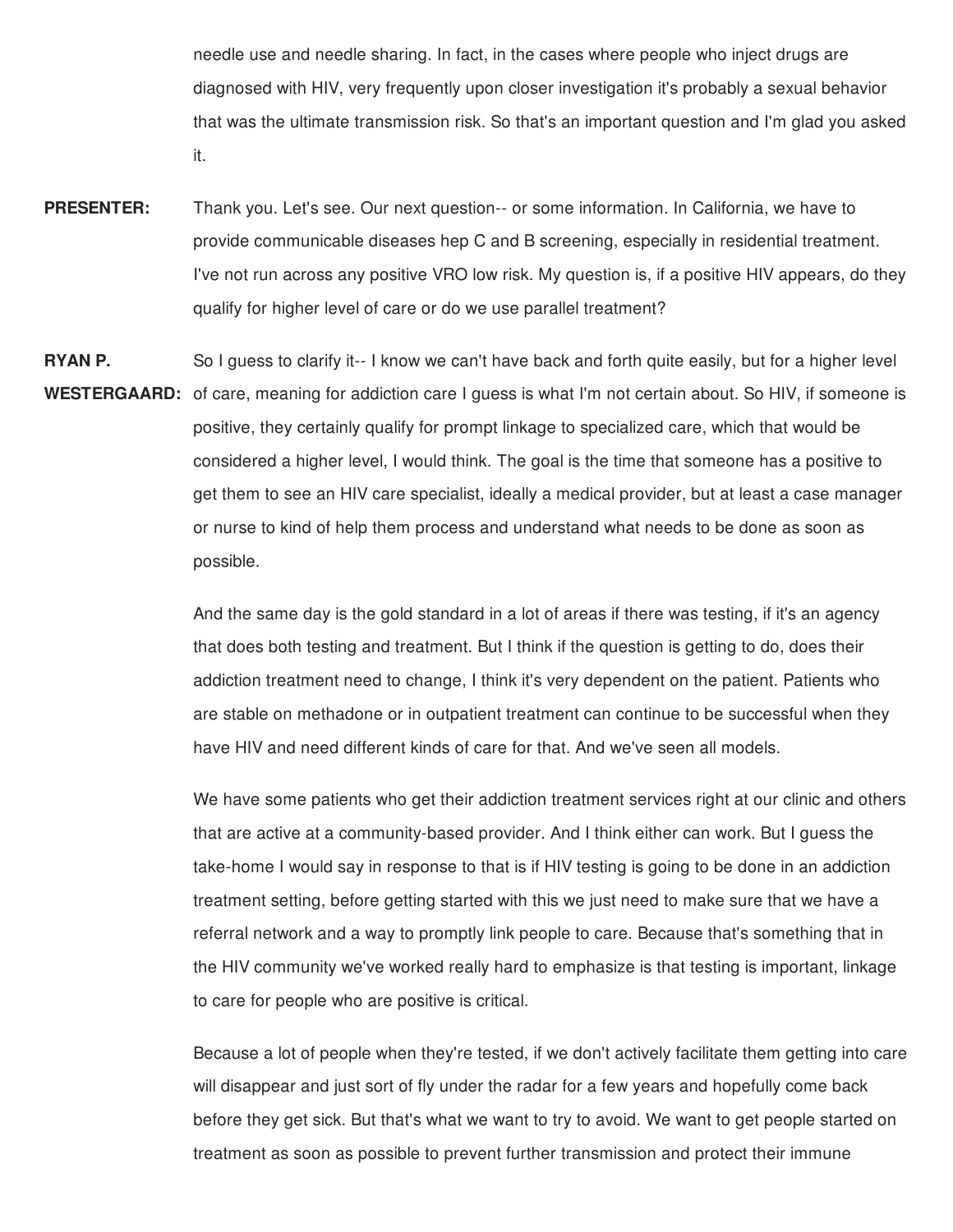system.

**PRESENTER:** Thanks. Thanks, Dr. Westergaard. And a question related that maybe you already answered fully is, what protocols should be followed in regard to HIV positive clients engaged in treatment services?

**RYAN P.** WESTERGAARD: like or try to implement here, actually I mentioned the HRSA grant, with the linkage to care Yeah. That's what I was just trying to address. I think an idealized version of what it could look specialists or patient navigators. So after the HRSA grant was over, our organization found funds to continue to have that person on staff because we found it so valuable. So around UW Health, which is our health care organization, whether it be in a primary care setting or emergency department, if someone tests positive, we're trying to get the word out that we have somebody whose job it is to meet people where they're at and help them get linked to care.

> So our Linkage to Care specialist is sort of on call. This works because we have funding for this position and because in Wisconsin, we're a relatively low incidence area so it doesn't happen that often. So we when people show up needing linkage to care, we can get them in promptly and we have someone who's sort of specifically trained in meeting people and getting them linked to care. So that kind of resource might not be available everywhere.

> But I think most jurisdictions and most health departments if you engage with them and ask what are the resources to help people get linked to care, there should be some analogous option, even if it's not as quick. But in larger cities, there's-- in Wisconsin, they call them disease intervention specialists, so people who do contact tracing and linkage to care. Any Ryan White Care Act funded program should have case managers who can reach out. So I think that linkage a care piece I'll just emphasize is really important.

If it's a rapid test, a rapid point of care test like gets done in a lot of community-based settings, the other part of the protocol is that most people need confirmatory testing. So we don't have time to go into all the mechanics of what HIV testing is, but usually there's some part of the protocol where if they didn't get a blood draw for multiple reasons, they sometimes to get another specimen obtained for confirmatory testing. Because the rapid tests that get done in community basements or non-clinical settings need to be confirmed with a secondary method before saying with certainty that someone has HIV. So those are all aspects that are very important considerations.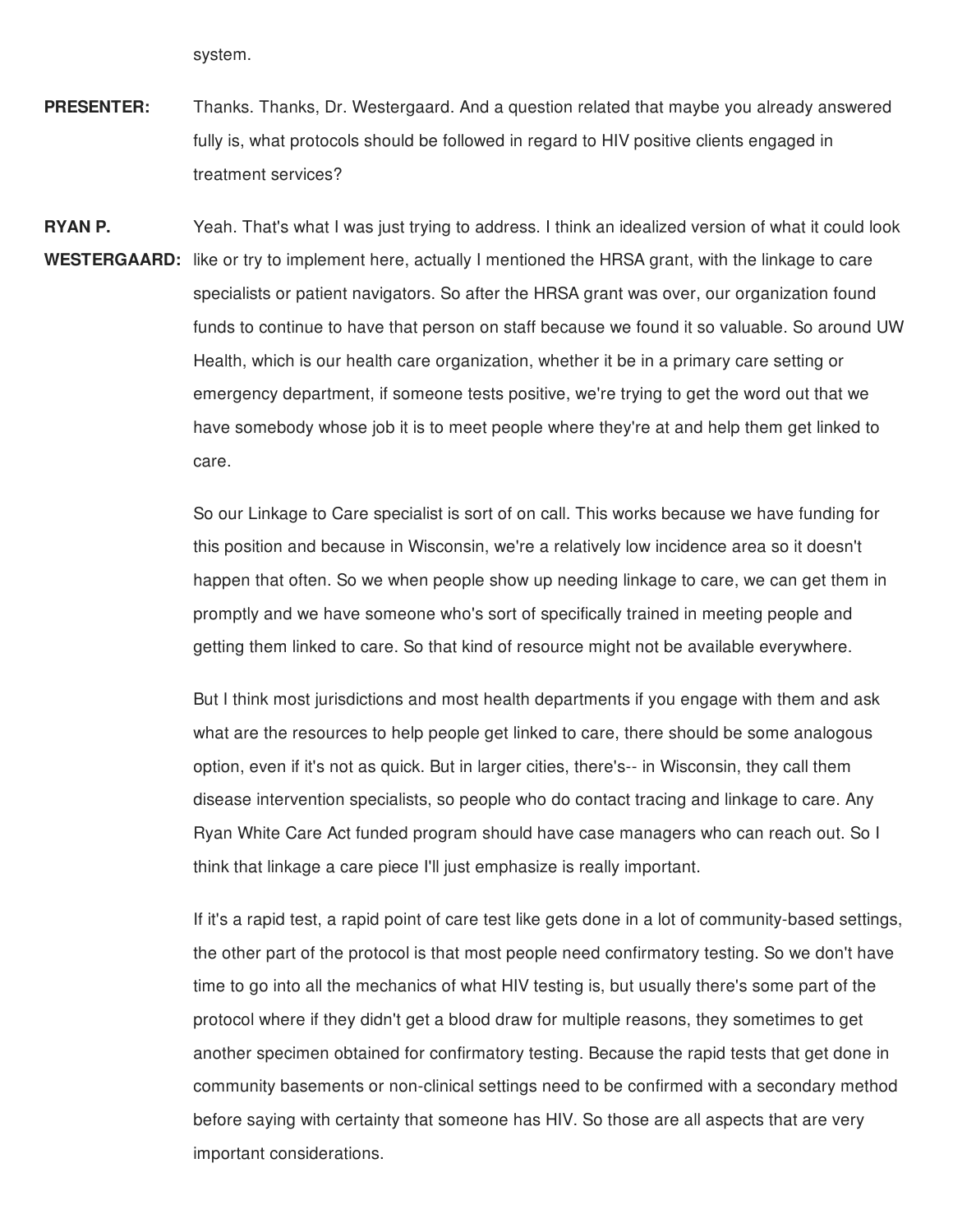- **PRESENTER:** Thanks, Dr. Westergaard. Now we have a question about working with young people. What suggestions do you have for our youth to young adult population from the age 16 to 25 who have been infected with multiple STDs or have HIV virus who choose to not remain consistent with taking their medication, not to mention not practicing safe sex? My Kansas City, Missouri jurisdiction suffers deeply with our young population being infected with HIV, not to mention AIDS. Extremely devastating to witness.
- **RYAN P.** WESTERGAARD: think adolescents and young adults who aren't engaged in prevention the way that we hope Yeah. I agree. That is sort of the hardest, most challenging frontier in the fight against HIV is I that they would be. And it is an area of active research. There a lot of innovative things trying to engage populations in social media campaigns and online communities that use youthtargeted messages.

I don't know how successful they are. The fact that the leading edge of the HIV epidemic in terms of new infections is in this community that you just described is really, I think, evidence to the fact that this is really challenging. An interesting area of research that people can know about is PREP, or pre-exposure prophylaxis, which is daily medication that people who are at high risk for HIV can take on a daily basis. And it blocks the virus if someone is exposed to it.

Highly effective when taken as directed. But the adolescent mindset that's sort of not very future-focused and not adherent I think contributes to some of this increased risk. May not be the most likely to want to adhere to the early medications to prevent HIV as well. There is some interesting research in the future about using long-term injectable medications for PREP, for pre-exposure prophylaxis, which I think will be coming in the next year or two. This is interesting because this would be similar to depo preparations for contraception that you can use. We'll have depo concentrations of antiretrovirals that can block against HIV infection.

Ad for people that are not adherent, that could be one way to protect those at least against HIV. But treating people who are at high behavior risk and not interested in risk reduction is definitely a challenge. But I think the paradigm for working with people who inject drugs and take risks that I think is most valuable and could have some lessons for teaching people who are engaged in high sexual risk taking behaviors is just engaging with services that are nonjudgmental and meeting people where they're at and sort of earnestly having conversations that we are not telling you what to do, but this is how to keep yourself safe and being consistent in those messages I think is the best way to engage that population.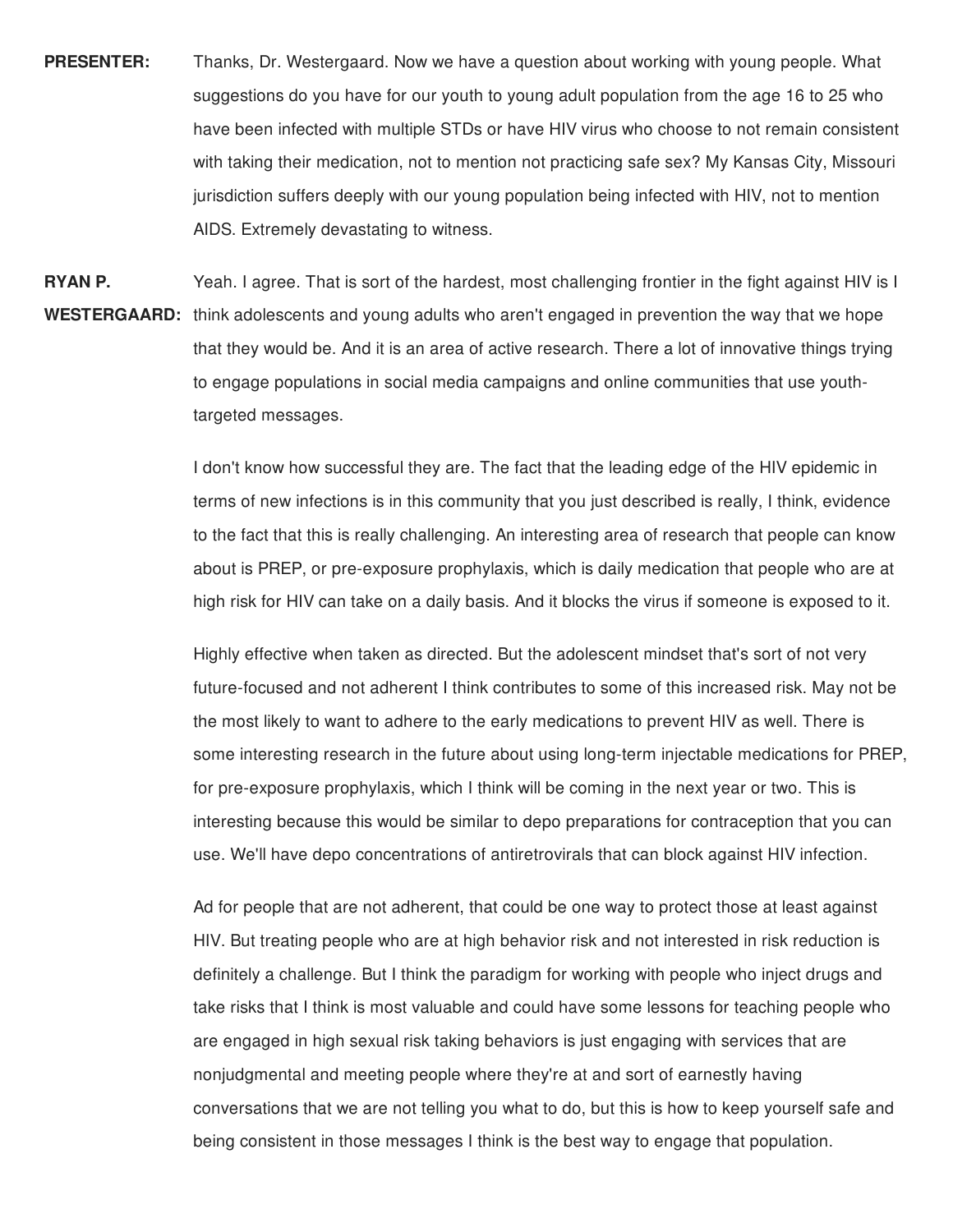You can't make people do something they don't want to do. But when we are sort of judgmental and people fear that they're being judged or stigmatized, then we have no access to the population at all because they don't want to have to do with us. So I think the organizations that have success in delivering prevention services are ones that kind of acknowledge that people are going to make their decisions and our role is to support them and help them keep safe to the extent that they want our help and have an opening and nonstigmatizing environment. That tends to be the best way to have services available and used is to have a trusting relationship with the community and the service organization. But definitely, it's not easy.

- **PRESENTER:** Thanks, Dr. Westergaard. We'll see if we have any other questions coming in. While we're waiting, would you like to comment on World Hepatitis Day coming up on July 28? And is there anything you'd like to add about the theme of this year's event, "Find the Missions Millions?"
- **RYAN P.** WESTERGAARD: to have conversations saying, by the way, it's world hepatitis day. What does that mean for It's very timely and it's very nice that this is coming up this month. I think it's a good opportunity us? The missing millions refers to the fact that I still think that of the millions of people who are infected with hepatitis C in this country, about 50% still don't know that they're infected. So that's really why the push toward testing for hepatitis C in all types of non- conventional settings outside of health care is so important.

The other reason that goes along with that, or I think it really resonates with the addiction treatment community, is that the individuals that are at highest risk for hepatitis C are young people who are injecting drugs and not injecting in a safe way. What we've learned in our research is they are not likely to be using routine preventive care and are not likely to get tested by a primary care provider. So other reasons to think about the role of addiction treatment providers is that the population which is otherwise young and healthy but engaged in transmission risk behaviors need to get reached some other way because they're not just showing up and have a family doctor who's going to take care of all this stuff.

So I think it's great. World Hepatitis Day is useful because it's an excuse to get the word out and put up signs. And it's definitely needed because we're at a point in history that's kind of unfortunate because right now we have better treatment for hepatitis C than we ever have. We can cure 99% of people relatively easily with a several-month course of treatment. But unfortunately, at the same time, transmission is going up in. And it's driven to a large degree by how much the opioid injection epidemic has gotten higher.